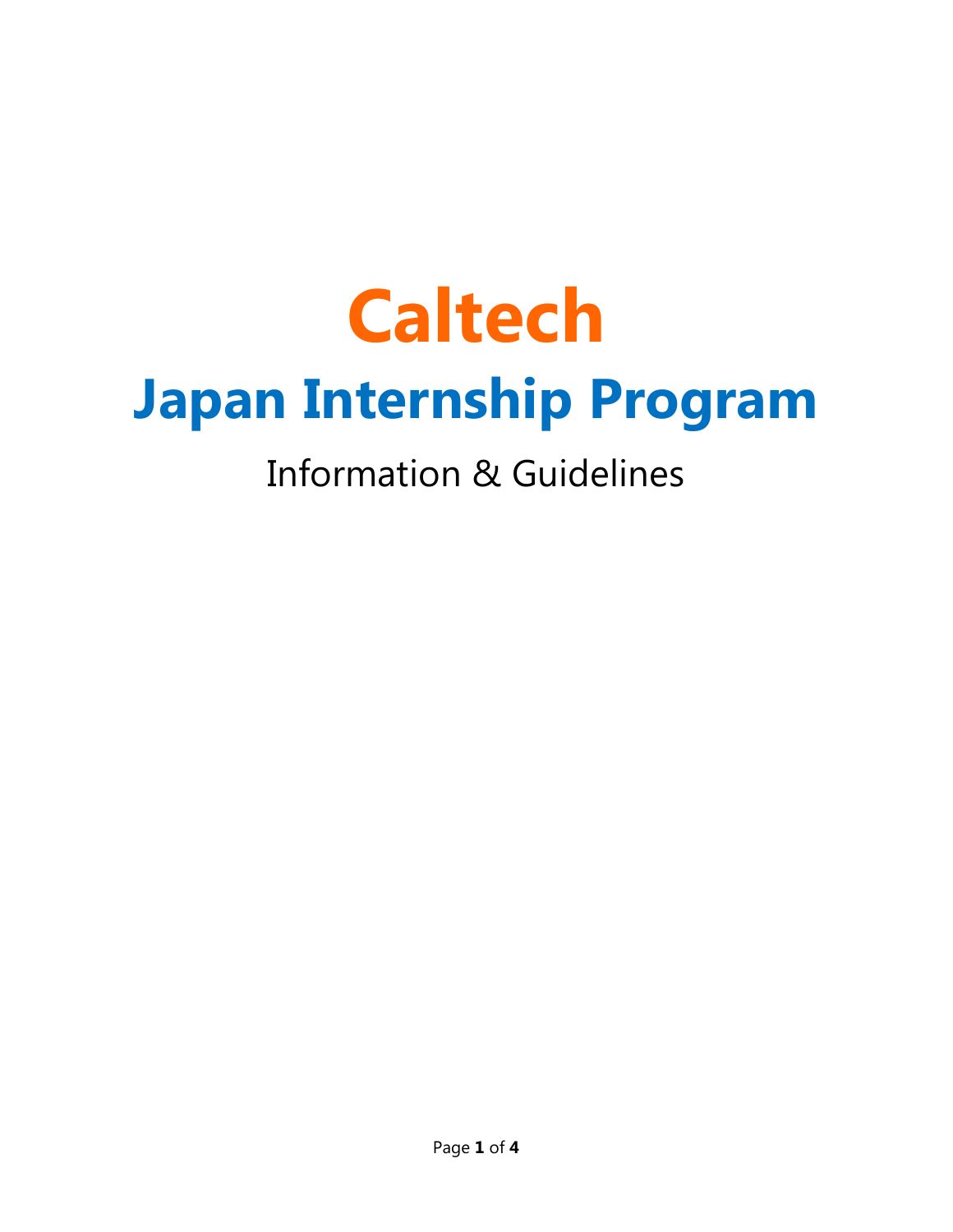#### **Overview**

The Japan Internship Program (JIP) at Caltech provides a ten-week summer research project experience for current students. JIP is for students with outstanding academic background, who already have basic understanding about Japanese culture and language, and has a strong desire to learn more. Many students who have benefited from this program majored in Chemical Engineering, Computer Science, Electrical Engineering, Information & Data Science, Mechanical Engineering, and Physics. The program pairs Caltech student-scholars with Japanese company researchers to collaborate on industrial projects. Participants have the opportunity to experience Japanese business culture and to contribute to the company. Additionally, they are housed on-site in Japan with one of the participating Japanese corporations.

Participants are placed in Japanese corporations where they assist with scientific engineering research projects. They are supervised by company researchers and teams. Japanese firms are pleased to host students as they collaborate on research projects that contribute to the company's research and development goals. Participants usually stay in company-owned dormitories where they improve their Japanese language and cultural understanding. Students are able to do some moderate travel in Japan and often develop friendships with other interns from around the world. In July, Caltech also hosts a luncheon in Tokyo for all Caltech interns, their company hosts and supervisors, and program supporters in Japan.

Every October, The Division of the Humanities and Social Science hosts an annual Japan Internship Information Seminar where former participants give a presentation and an overview of their experience to faculty, staff, students, and Japanese companies.

The program is supported by Mr. Tetsuo Nishide, past Director General of the Japan Ministry of Economy, Trade and Industry. Caltech faculty involvement includes the JIP Coordinator, Dr. Ritsuko Hirai-Toner, and various campus administration staff. The Program is sponsored by The Division of the Humanities and Social Sciences and Student Affairs at Caltech.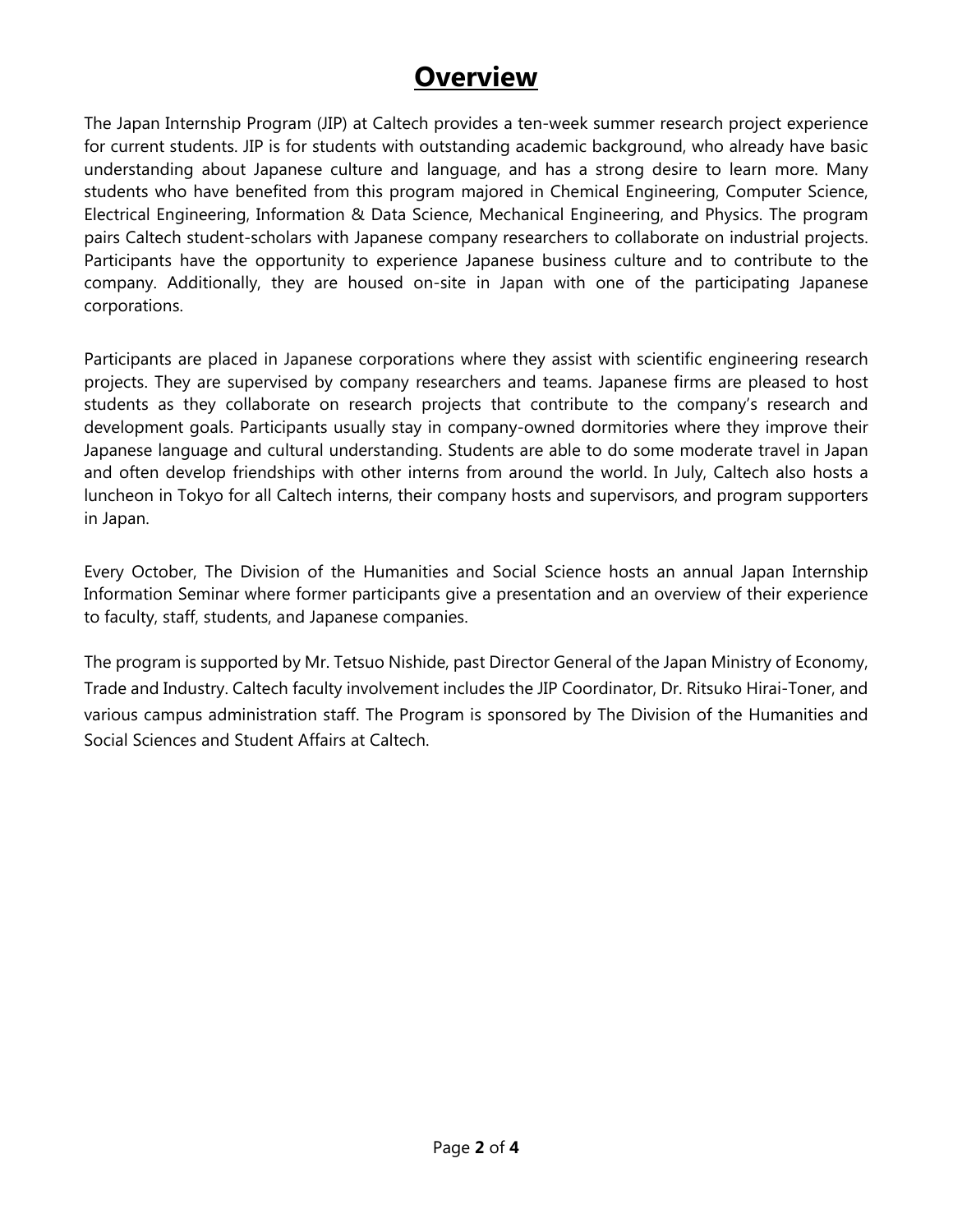### **Past and Present Participating Companies**

- Argo21
- Asahi Glass
- Cultural Convenience Club
- Daicel Corporation
- Denso
- Development Bank of Japan
- Hitachi Chemical Co., Ltd.
- Kaneka Corporation
- Kawasaki Heavy Industry
- KN Information Systems Corp.
- Kao Corporation
- Kubota Corporation
- Mitsubishi Electric
- Mitsubishi Heavy Industry
- Mitsubishi Materials
- $\bullet$  NEC
- NKK Corporation
- NTT Corporation
- NTT Docomo
- Seiko Epson
- Sekisui Chemical
- Sony
- Sumitomo Chemical
- Tokyo Gas
- Toray
- Toshiba Corporation
- Tosoh Corporation
- Toyo Information Systems Co.

#### **Internship Timeline**

- **October:** Intern Information Seminar
- **October/November:** Applications Due
- **December:** Placement in Japanese Companies
- **March:** Visa and Application Materials Due
- **April:** Pre-departure Orientation Session
- **June:** Begin Work Assignments
- $\cdot$  July: Hosted Luncheon in Japan
- **September:** Student and Company Evaluations Due